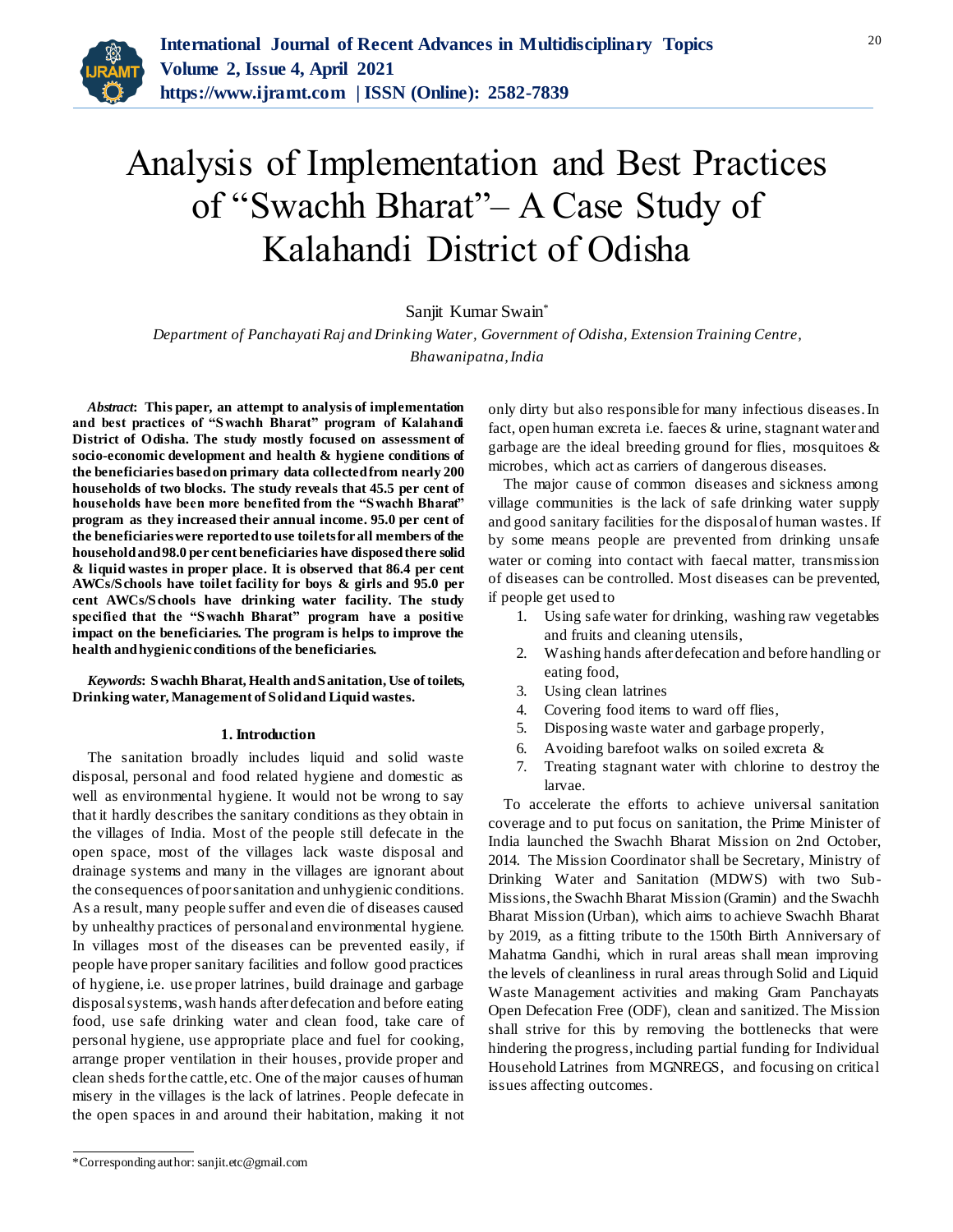## **2. Objectives**

The specific objectives of the study are

- 1. Assessment of socio-economic development and health & hygienic conditions of the beneficiaries.
- 2. Assessment of level of solid and liquid waste management in the Gram Panchayat/Village.
- 3. Implementation of sanitation provisions in the Anganwadis and Schools.

#### **3. Study Area**

Some efforts had been made to study the impact of various schemes and the deficiencies in implementation. The present study contemplates to supplements an implementation and best practices of Swachh Bharat Mission (SBM) to bring about the Infrastructural support to the rural people. That has been passed on to the beneficiaries and problems if any in meeting the aspiration of the people. To begin with Kalahandi District of Odisha State is chosen as study area. In Kalahandi district 27.84 % & in Odisha state 42.44 % toilet coverage in Swachh Bharat Mission (Gramin), which is much below the overall national coverage i.e 67.43%. Only 9 G. Ps out of 310 G.Ps are Open Defecation Free (ODF) G.Ps in Kalahandi district as on 13.09.2017. We select 2 G.Ps i.e. Udepur of Bhawanipatna block and Gadebandh of Narla block are study area.

Table 1 Distribution of the Number of Sample Beneficiaries Covered under Swachh Bharat Mission (G) during the year 2014-17 in Kalahandi District

|       | $500$ and the price of $1000$ and $1000$ and $1000$ and $201$ + $11$ and $1000$ and $1000$ |            |                 |                           |  |  |  |  |  |  |
|-------|--------------------------------------------------------------------------------------------|------------|-----------------|---------------------------|--|--|--|--|--|--|
| S.No. | Name of                                                                                    | No. of     | No. of          | $\overline{No}$ of sample |  |  |  |  |  |  |
|       | <b>Blocks</b>                                                                              | sample     | sample          | <b>Beneficiaries</b>      |  |  |  |  |  |  |
|       | Selected                                                                                   | <b>GPs</b> | <b>Villages</b> |                           |  |  |  |  |  |  |
|       |                                                                                            | selected   | selected        |                           |  |  |  |  |  |  |
|       | Bhawanipatna                                                                               |            |                 | 100                       |  |  |  |  |  |  |
|       | Narla                                                                                      |            |                 | 100                       |  |  |  |  |  |  |
|       | Total                                                                                      |            |                 | 200                       |  |  |  |  |  |  |

#### **4. Methodology and Sampling**

In this study, the data will be collected from two sources; primary data will be collected through the process of interview method with the help of a well-structured schedule. The secondary data will be collected from the published and unpublished literature, viz official records of the G.P office, Block office, Govt. publications and annual reports of State Swachh Bharat Mission [SSBM (G)] and District Swachh Bharat Mission [DSBM (G)]. The methodology has been adopted to collect data and to analyze it, i.e.

1. A three-stage design is adopted for the study with first stage as the Gram Panchayat, the second as the village and the third stage as the household. One G.P i.e Udepur was selected out of 36 G.Ps of Bhwanipatna block and one G.P i.e. Gadebandh was selected out of 26 G.Ps of Narla block of Kalahandi district adopting purposive sampling method. Five villages were selected out of 7 villages of Udepur GP of Bhawanipatna block i.e (1) Basumatipur (2) Dangaragada (3) Gopinathpur Alias Gag (4) Janakpur and (5) Udepur. Again, five villages were selected out of 7 villages of Gadebandh GP of Narla block i.e (1) Fatkabahali, (2) Gadebandh, (3) Gunupur (4) Ranipata and (5) San Gundri.

The list of households who were constructed IHHL under Swachh Bharat Mission (G) over the period under study (2014- 2017) with their year of construction was obtained for each village within each G.P in the block of Bhawanipatna and Narla. A list is prepared on the basis of the resisters (year wise/village-wise) that are with Panchayat Samiti, Bhawanipatna and Narla. The village and G.P "sizes" are obtained from this updated list. The distribution of the number of IHHL beneficiaries were selected in Udepur and Gadebandh G.P of Bhawanipatna and Narla block respectively in shown in table 1.

At the second and third stage, the selected sample beneficiaries are randomly drawn from villages of selected G.Ps of 2 blocks of Kalahandi district, i.e. 100 sample beneficiaries from 5 villages of Udepur G.P of Bhawanipatna and 100 sample beneficiaries from 5 villages of Gadebandh G.P of Narla block. Thus, 2 blocks, 2 G.Ps, 10 villages and 200 beneficiaries will be contacted under the study.

As it is a comprehensive evaluation, two types of data are collected (i.e. Primary and Secondary) at three levels viz, District, Block and household. The primary data are collected from the field by one schedule for one respondent beneficiary. Altogether 200 respondents are interviewed through these structural schedules. While secondary data regarding target achievements, release of funds etc. are collected from official records of the block/DRDA office, other important data like operational problems are collected by help of intensive discussions with PRI Members, field officers and staff. Specific case studies were undertaken in order to ascertain the concreteness and depth of some of the typical quantitative problems affecting the beneficiaries at the micro level during implementation of Swachh Bharat program at the field level. Therefore, to have a closer look at how the program operates at the ground level, in-depth interviews were conducted by an experienced investigator. These studies were carried out with a view to seeking clarifications and to enforce the quantitative data collected through well planned schedules. All the three techniques viz. survey method, personal in-depth interviews and case studies were followed in order to capture the type of information needed in keeping with scope of this evaluation of different aspects of study. Also 9 AWCs and 13 Schools were selected for implementation of sanitation provisions in two blocks of Kalahandi district shown in Table 2.

Table 2 Distribution of the Number of selected AWCs/Schools covered under  $S$ wachh Bharat Mission  $(G)$  in Kalahandi District

| Name of<br><b>Block</b> | Name of<br>GP | No. of<br>AWCs | No. of<br><b>Schools</b> | Total |
|-------------------------|---------------|----------------|--------------------------|-------|
| <b>Bhawanipatna</b>     | Udepur        |                |                          |       |
| Narla                   | Gadebandh     |                |                          |       |
|                         | `otal         |                |                          |       |

#### **5. Socio-Economic Profile of the Beneficiary**

The social profile of the beneficiaries in respect of the age, sex, caste, education, occupation etc. has been examined in the study shown in table 3 and 4.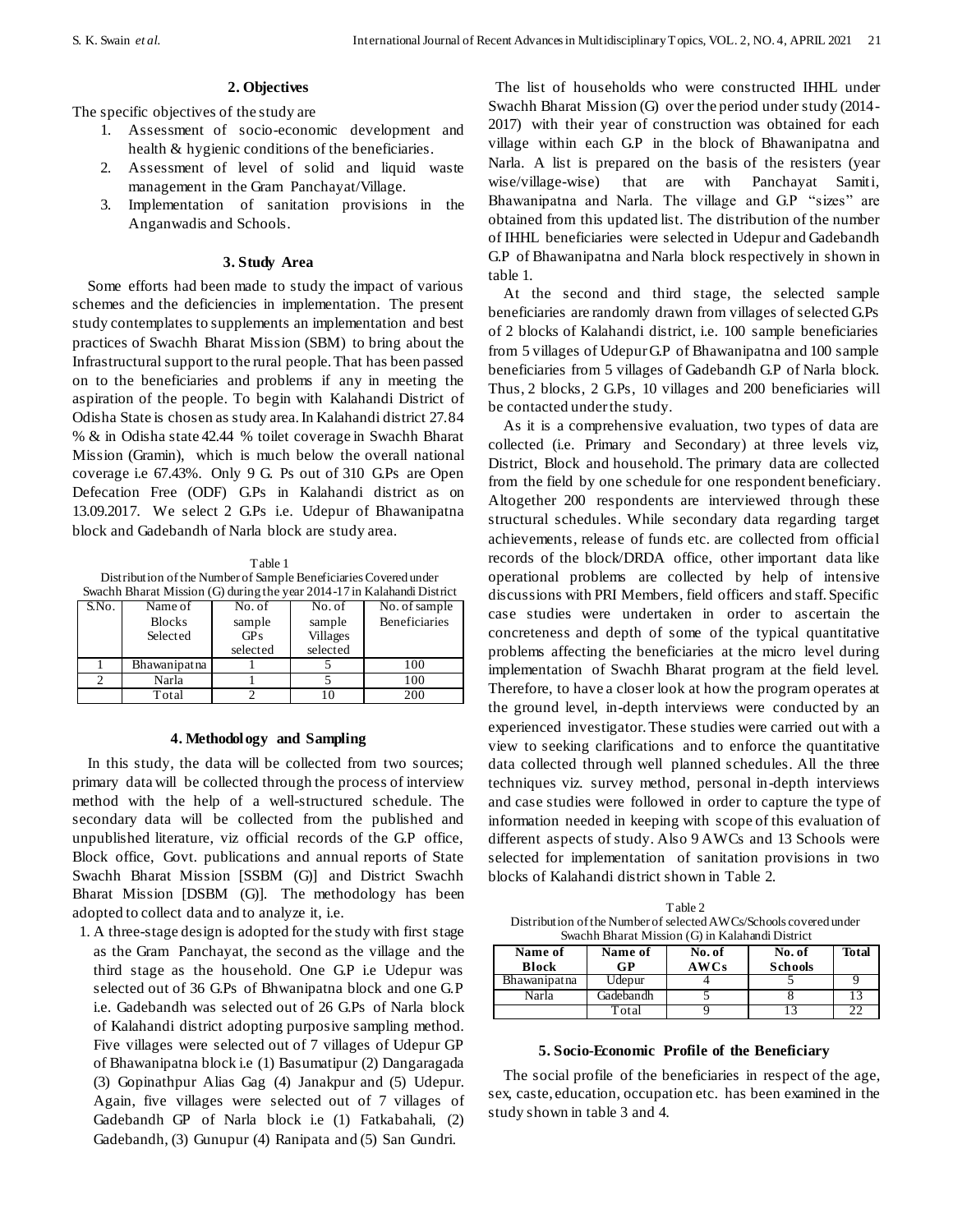|  |  | Fig. 1. House hold annual income |
|--|--|----------------------------------|
|  |  |                                  |

| тане э                                                         |  |
|----------------------------------------------------------------|--|
| Distribution of Age, Sex, Caste & Education of the Respondents |  |

| Distribution 017 rgc, DCA, Caste & Education of the respondents |           |       |               |              |  |    |           |     |          |                  |
|-----------------------------------------------------------------|-----------|-------|---------------|--------------|--|----|-----------|-----|----------|------------------|
| Name of Block                                                   | Age Group |       |               | Sex<br>Caste |  |    | Education |     |          |                  |
|                                                                 | 8-39      | 40-59 | $60 \&$ above | ΙVΙ          |  |    | ا د       | -OC | .iterate | <b>Iliterate</b> |
| Bhawanipatna                                                    |           |       |               |              |  |    | 40        | 38  | 69       |                  |
| Narla                                                           |           |       |               | 94           |  | 29 | 28        | 43  |          | 29               |
| otal                                                            | 60        |       |               |              |  |    | 68        | 81  | 40       | 60               |

Table 2

Table 4

| Distribution of Occupational Status of the Respondents |              |                  |               |        |         |            |       |       |  |  |  |
|--------------------------------------------------------|--------------|------------------|---------------|--------|---------|------------|-------|-------|--|--|--|
| <b>Name of Block</b>                                   | Agri. Labour | Non-Agri. Labour | <b>Farmer</b> | Trader | Artisan | Unemployed | Other | Total |  |  |  |
| Bhawanipatna                                           |              | 50               |               |        |         |            |       | 100   |  |  |  |
| Narla                                                  |              |                  | 36            |        |         |            |       | 100   |  |  |  |
| Total                                                  | 30           |                  | 46            |        |         |            |       | 200   |  |  |  |

## **6. Results and Discussion**

## *1) Household Annual Income*

Table 5 presents the distribution of respondents in the blocks with regard to annual family income. They have been grouped into 4 categories depending on the reported annual family income viz. less than Rs. 12,000, Rs. 12000-17999, 18000- 23999 and above Rs. 24,000. Out of 200 assisted families of 2 Blocks of Kalahandi District under SBM (G) during 2014-15 to 2017-18, 91(45.5%) households were found on the above poverty line, i.e. Rs. 24000/- and above the annual income category. The number of households has been highest in Narla i.e. 48.0 per cent followed by 43 per cent in Bhawanipatna from the annual income category of 24000/- and above. The data indicates that those households have been more benefitted from SBM(G) scheme. The majority i.e. 27 per cent of households in Bhawanipatna were from the annual income category of Rs. 18000-23999. Bhawanipatna and Narla had the largest i.e. 13.0 per cent and 23.0 per cent of the households in 12000-17999 & less than 12000 respectively from the annual income category The study specified that the SBM (G) scheme has a positive impact on the beneficiaries and also helps to improve the household income.

Table 5 Distribution of Household Annual Income of the Respondents

| Name of             | <b>Below</b> | 12000-   | 18000-   | 24000 &  | Total |
|---------------------|--------------|----------|----------|----------|-------|
| <b>Block</b>        | 12000        | 17999    | 23999    | above    |       |
| <b>Bhawanipatna</b> | 17(17.0)     | 13(13.0) | 27(27.0) | 43(43.0) | 100   |
| Narla               | 23(23.0)     | (1111.0) | 18(18.0) | 48(48.0) | 100   |
| Total               | 40(20.0)     | 24(12.0) | 45(22.5) | 91(45.5) | 200   |

| Table 6                                                   |  |
|-----------------------------------------------------------|--|
| Distribution of Dripling Water Facility of the Despondent |  |

| Name of<br><b>Block</b> | Distribution of Drimming <i>Water I active of the Respondents</i><br>Tube<br>well | Well   | Pipe<br>water | <b>Others</b> | Total |
|-------------------------|-----------------------------------------------------------------------------------|--------|---------------|---------------|-------|
| Bhawanipatna            | 90(90.0)                                                                          | 2(2.0) | 8(8.0)        |               | 100   |
| Narla                   | 99(99.0)                                                                          | (1.0)  |               |               | 100   |
| Total                   | 189 (94.5)                                                                        |        | (4.0)         |               | 200   |



## *2) Drinking Water Facility*

Water is basic needs of human life. It is also the key to health, economy & development of the country. As could be seen from the Table 6 that 94.5 percent of the respondents of the sample population of the study were reported to use drinking water from tube well whereas 4.0 per cent from pipe water and 1.5 per cent from well. The highest i.e. 99.0 per cent of beneficiaries in Narla & 90.0 per cent in Bhawanipatna were use drinking water from tube well shown in Table 6.

## *3) Electricity Facility*

The basic amenities like electricity are essential for dignified living for human beings. Out of the total number of respondents 89.0 per cent were reported to consume electricity and 11.0 per cent beneficiaries were not consuming electricity in both the blocks. In this study the highest number of beneficiaries i.e. 90 per cent in Narla and 88 per cent in Bhawanipatna were availing electricity. Also 12 per cent in Bhawanipatna and 10 per cent in Narla were not availing electricity shown in table 7. Government will be enhanced for improving availability of services like electricity facility to all households. *4) Toilet Facility*

# In this study all the respondents were constructed toilets i.e. 100 per cent under Swachh Bharat Mission (Gramin). In case of Bhawanipatna and Narla block 100 per cent beneficiaries were constructed shown in Table 8.

| Distribution of Electricity Facility of the Respondents |                         |                |              |  |  |  |  |  |  |  |
|---------------------------------------------------------|-------------------------|----------------|--------------|--|--|--|--|--|--|--|
| Name of Block                                           | Yes                     | No             | <b>Total</b> |  |  |  |  |  |  |  |
| <b>Bhawanipatna</b>                                     | 88                      | $\overline{1}$ | 100          |  |  |  |  |  |  |  |
| Narla                                                   | 90                      |                | 100          |  |  |  |  |  |  |  |
| Total                                                   | $\overline{178}$ (89.0) |                | 200          |  |  |  |  |  |  |  |

Table 7

| Table 8<br>Distribution of Toilet Facility of the Respondents |             |    |              |  |  |  |  |  |
|---------------------------------------------------------------|-------------|----|--------------|--|--|--|--|--|
| <b>Name of Block</b>                                          | Yes         | No | <b>Total</b> |  |  |  |  |  |
| Bhawanipatna                                                  | 100         |    | 100          |  |  |  |  |  |
| Narla                                                         | 100         |    | 100          |  |  |  |  |  |
| Total                                                         | 200 (100.0) |    | 200          |  |  |  |  |  |

## *5) Use of Toilets*

As per allotment of toilets of the beneficiaries was enquired. It is observed from Table 9 that 95.0 per cent of the respondents of the sample population of the study were reported to use toilets for all members of the households while 5.0 per cent of the respondents were reported not to use toilets for all members of the households. The members not using the open field i.e. 95.0% and the members using the open field i.e. 5.0 %. Also 100% beneficiaries are using covered septic tank for toilet in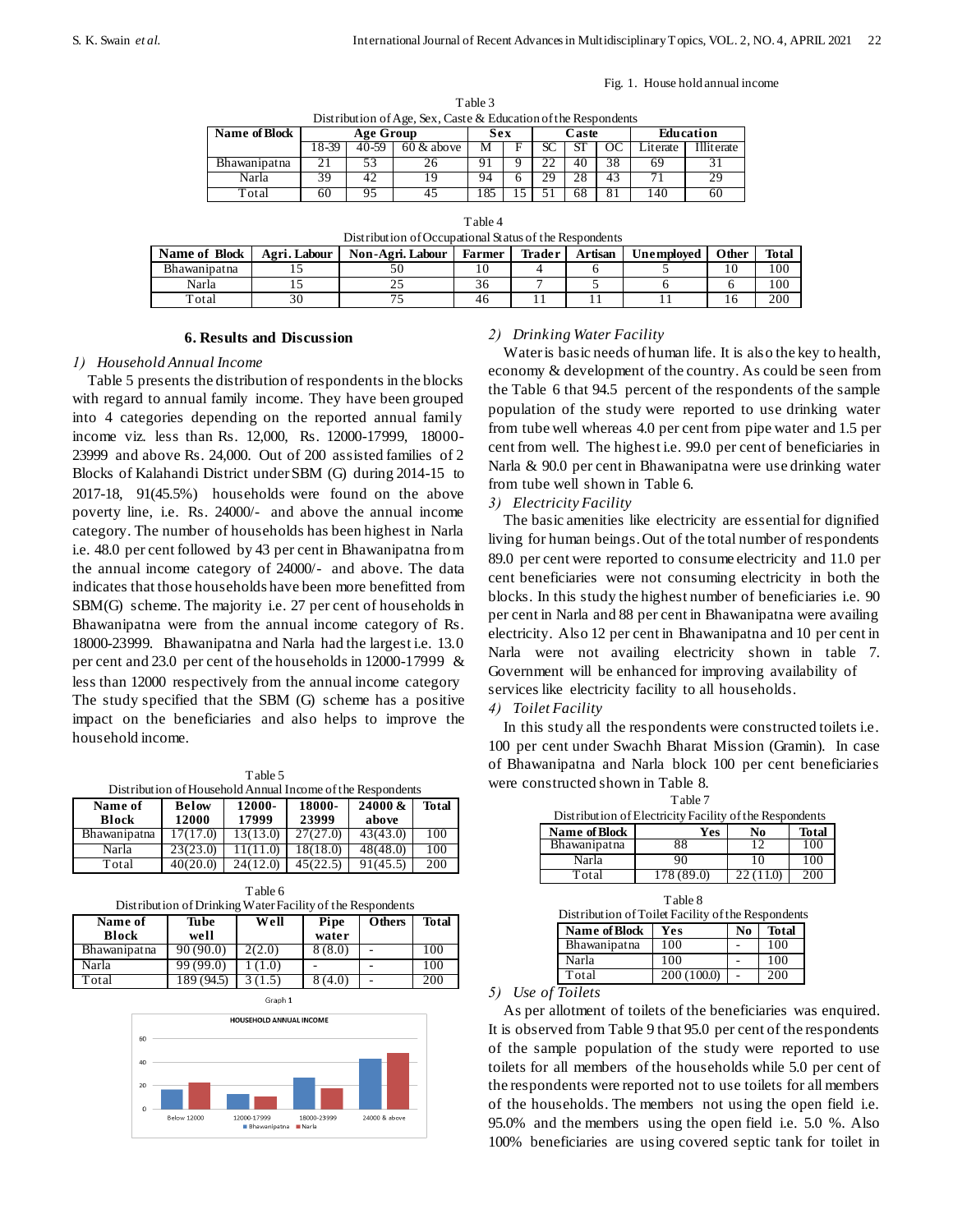|                  | Distribution of Use of Tonets of the Respondents |       |       |                                 |                                   |      |                                    |       |        |                                        |                                            |       |
|------------------|--------------------------------------------------|-------|-------|---------------------------------|-----------------------------------|------|------------------------------------|-------|--------|----------------------------------------|--------------------------------------------|-------|
| Name of<br>Block | All members                                      |       |       | $Member(s)$ using<br>open field | Covered septic<br>tank for toilet |      | Toilet connected to<br>septic tank |       |        | Hand-washing with<br>soap before meals | Hand-washing with<br>soap after defecation |       |
|                  |                                                  |       |       |                                 |                                   |      |                                    |       |        |                                        |                                            |       |
| Bhawanipatna     | 91                                               |       |       |                                 | 99                                |      | 99                                 |       | 93     |                                        | 95                                         |       |
| Narla            | 99                                               |       |       | 99                              | 99                                |      | 100                                |       | 78     | 22                                     | 96                                         |       |
| Total            | 190                                              | 10    |       | 190                             | 198                               |      | 199                                |       | 171    | 29                                     | 191                                        |       |
|                  | (95.0)                                           | (5.0) | (5.0) | (95.0)                          | (99.0)                            | 1.0) | (99.5)                             | (0.5) | (85.5) | (14.5)                                 | (95.5)                                     | (4.5) |

Table 9 of Use of Toilets of the Resp

| Table 10                                                     |
|--------------------------------------------------------------|
| Distribution of Management of Solid & Liquid Waste Materials |

| Name of Block | Dispose of waste in proper place |        | Drain having platform |          | Proper dispose of used water |          | Clean roads, open areas, etc. |        |
|---------------|----------------------------------|--------|-----------------------|----------|------------------------------|----------|-------------------------------|--------|
|               |                                  |        |                       |          |                              |          |                               |        |
| Bhawanipatna  | 100                              |        |                       | 29       | 86                           |          | 99                            |        |
| Narla         | 96                               |        |                       |          |                              |          | 98                            |        |
| Total         | 196(98.0)                        | 4(2.0) | 14(57.0)              | 86(43.0) | 168(84.0)                    | 32(16.0) | 197(98.5)                     | 3(1.5) |

Narla and 99.0 % beneficiaries are using covered septic tank for toilet & 1 % are not using covered septic tank for toilet in Bhawanipatna. Again, out of total beneficiaries 99.5 % toilets of the beneficiaries are connected to septic tank & 0.5% are not connected to septic tank. As could be seen from the Table, 85.5 % beneficiaries are washing their hands before meals and 15.5 % beneficiaries are not washing their hands with before meals. Again, 95.5 % beneficiaries are washing their hands with soap after defecation and 5.5 % beneficiaries are washing their hands with soap after defecation.

The Graphical representations of use of toilets of the respondents are given below:



Fig. 2. Use of toilets

# *6) Management of Solid & Liquid Waste Materials*

Table 10 presents the distribution of beneficiaries in the blocks with regard to management of solid and liquid waste materials. 98.0 per cent beneficiaries have disposed their wastes in proper place and 2.0 per cent beneficiaries have not disposed their wastes in proper place. Also 57.0 per cent beneficiaries are constructed drain having platform and 43.0 per cent beneficiaries are not constructed drain having platform in their houses. From Table, 84.0 per cent beneficiaries are properly disposed of used water and 16.0 per cent beneficiaries are not properly disposed of used water in their houses. Again, 98.5 per cent beneficiaries have cleaned roads, open areas, etc. and 1.5 per cent beneficiaries have not cleaned roads, open areas, etc. in their own houses.

# *7) Sickness of Members of the Household*

It is observed from Table 11 that 89.0 per cent of the respondents of the sample population of the study were reported to have not sickness of any member of the household while 11.0 per cent of the respondents have sickness of any member of the

household. The highest number of respondents reported to have not sickness of any member of the household was in Narla, 46.5 per cent followed by Bhawanipatna 42.5 per cent. Also sickness of member of the house was maximum in case of Bhawanipatna, 7.5 per cent, followed by Narla 3.5 percent.

Table 11 Distribution of Sickness of Members of the Household **Name of Block Yes No**

| Name of Block | Yes      | No.       |
|---------------|----------|-----------|
| Bhawanipatna  | 15(7.5)  | 85(42.5)  |
| Narla         | 07(3.5)  | 93(46.5)  |
| Total         | 22(11.0) | 178(89.0) |

*8) Participation in Gram Sabha on Sanitation Program* 

A Gram Sabha on sanitation is convened especially once in six months known as the Gram Swachhata Sabha, this meeting is held to review progress on the decision taken on various Swachhata Diwases, read out the list of beneficiaries, evaluate the quality of sanitation work, review the finances and answer queries from the villagers etc. These meetings should be conducted in all seriousness just as regular Gram Sabha meetings are and follow-up on the decisions should be ensured. The distribution of the beneficiaries in two blocks indicates that majority were participating i.e. 90.5 per cent of the total beneficiaries in Gram Sabha meeting on sanitation program at Gram Panchayat level and 9.5 per cent beneficiaries were not participating in Gram Sabha meeting. In Bhawanipatna block 100 per cent beneficiaries were participating in Gram Sabha meeting. Also in Narla block 81.0 per cent beneficiaries were participating in Gram Sabha meeting and 19.0 per cent beneficiaries were not participating in Gram Sabha meeting. On overall basis the data indicated that the beneficiaries have more aware about sanitation.

Table 12 Distribution of Participation in Gram Sabha on Sanitation Program

| Name of Block | Yes       | No       |
|---------------|-----------|----------|
| Bhawanipatna  | 100       |          |
| Narla         | 8.        | 19(19.0) |
| Total         | 181(90.5) | 19(9.5)  |

# *9) Girls & Boys Ratio of the AWCs/Schools*

The study reveals that 51.7 per cent students belong to girls and 48.3 per cent students belongs to boys in Anganwadis Centers. The per cent age of girl student has been significantly high i.e. 51.7 in case of Narla block. The highest number of boys students i.e. 48.4 per cent was reported in Bhawanipatna block. Also 54.2 per cent students belong to boys and 45.8 per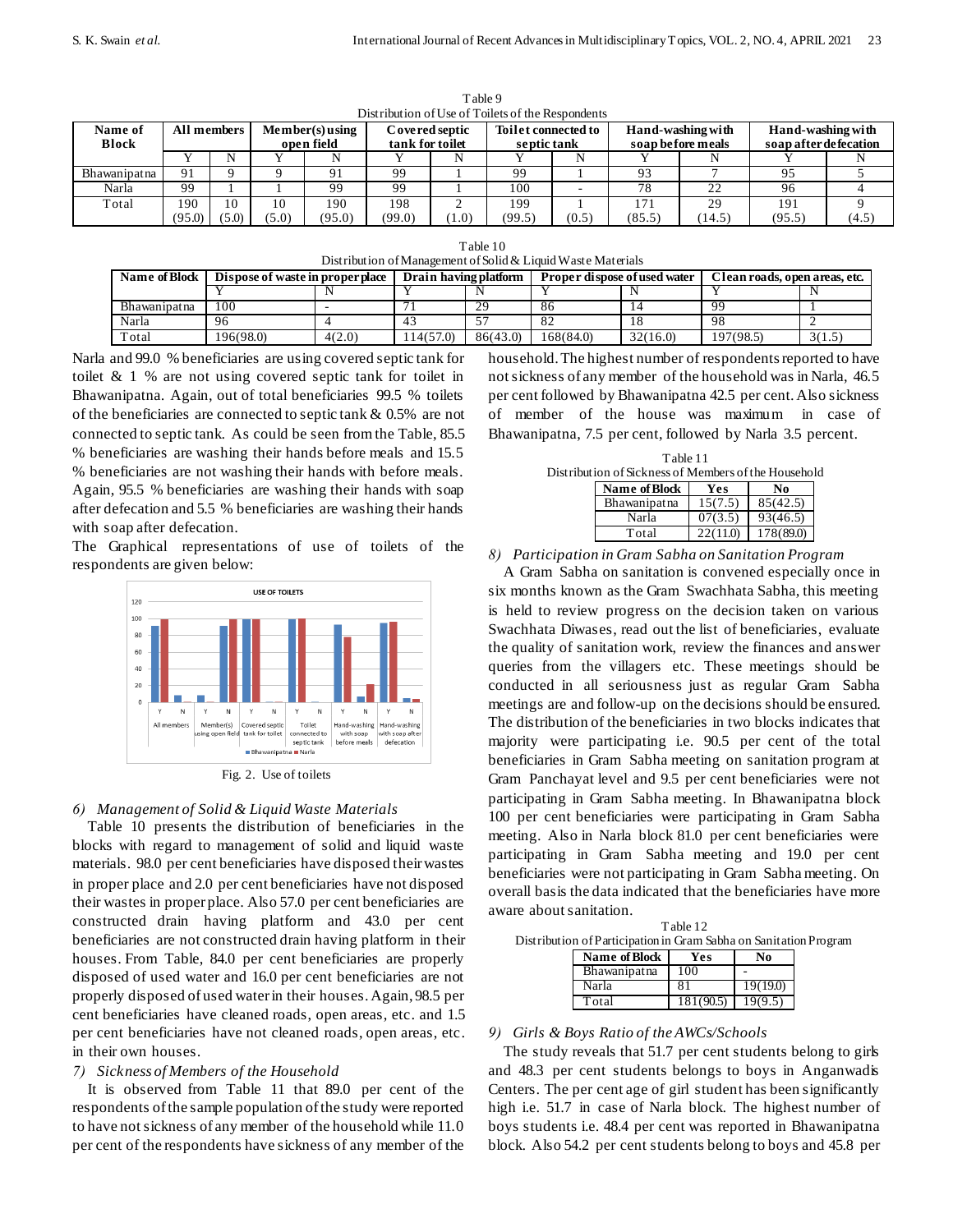| Table 13                                               |
|--------------------------------------------------------|
| Distribution of Girls & Boys Ratio of the AWCs/Schools |

| <b>Name of Block</b> |            | AWC        |            |            | `otal      |              |      |
|----------------------|------------|------------|------------|------------|------------|--------------|------|
|                      | Boy        | Girl       | otal (1)   | Boy        | Girl       | Total(2)     | $+2$ |
| Bhawanipatna         | .53        | 163        | 316        | 302        | 216        | 518          | 834  |
| Narla                | !40        | 150        | 290        | 394        | 373        | 767          | 1057 |
| Total                | 293 (48.3) | 313 (51.7) | 606(100.0) | 696 (54.2) | 589 (45.8) | 1285 (100.0) | 1891 |

Table 14

|  |  | Distribution of Sanitation and Hygiene Facility in AWCs/Schools |
|--|--|-----------------------------------------------------------------|
|  |  |                                                                 |

| Distribution of paintenon and Hygiene I achity in Terr Corpensors |        |                                    |        |                              |                                      |      |                         |      |                                        |      |                   |   |                   |      |      |                         |
|-------------------------------------------------------------------|--------|------------------------------------|--------|------------------------------|--------------------------------------|------|-------------------------|------|----------------------------------------|------|-------------------|---|-------------------|------|------|-------------------------|
| Name of<br><b>Block</b>                                           |        | <b>Toilets for Boys</b><br>& Girls |        | <b>Proper</b><br>functioning | <b>Sufficient</b><br>water available |      | Regular<br>cleanness of |      | <b>Facility</b> of<br><b>Hand</b> wash |      | Soap<br>available |   | Drinking<br>water |      |      | Use of<br><b>Toilet</b> |
|                                                                   |        |                                    |        | of Toilet                    |                                      |      | <b>Toilet</b>           |      |                                        |      |                   |   | facility          |      |      |                         |
|                                                                   |        |                                    |        |                              |                                      |      |                         | N    |                                        | N    |                   | N |                   |      |      |                         |
| Bh.patna                                                          |        |                                    |        |                              |                                      |      |                         |      |                                        |      |                   |   |                   |      |      |                         |
| Narla                                                             |        |                                    |        |                              | 10                                   |      |                         |      | 10                                     |      | 13                |   | 13                | -    |      |                         |
| Total                                                             | 19     |                                    | 19     |                              |                                      |      | 19                      |      | ۱7                                     |      | 22                |   | 21                |      | 19   |                         |
|                                                                   | (86.4) | (13.6)                             | (86.4) | 13.6)                        |                                      | 22.7 | (86.4)                  | 13.6 | 77.3)                                  | 22.7 | 100.0             |   | 95.5              | -4.5 | 86.4 | $13.6$                  |

Table 15 Parameters for Open Defecation Free Community/Village/Gram Panchayat under Swachh Bharat Mission (G)

|              |                                | r arameters for OpenDereddion I rec commanty vinage Stan I anemy a ander Boaten Briand Prisoner (O) |                                                   |
|--------------|--------------------------------|-----------------------------------------------------------------------------------------------------|---------------------------------------------------|
| <b>S.No.</b> | <b>Components</b>              | <b>Indicators</b>                                                                                   | <b>Parameters</b>                                 |
|              | No visible shit in the open    | -No visible shit in the open                                                                        | -95 percent beneficiaries are using to lets       |
|              |                                | (i.e. habitation/ville/GP)                                                                          |                                                   |
| 2            | Everyone with safetoilet       | -Visible signs of properusage                                                                       | -99 percent of the toilets with no waste water    |
|              |                                | -Percentage of the toilets with no waste water observed                                             | observed to be leaking or overflowing or effluent |
|              |                                | to be leaking or overflowing or effluent is being                                                   | are being disposed of the environment.            |
|              |                                | disposed of the environment.                                                                        |                                                   |
| 3            | Personal hygiene-hand washing  | -Soap and water near toilet                                                                         | - available at 95.5 percent                       |
|              |                                | - hand washing with soap before meals                                                               | -85.5 percent beneficiaries are using             |
| 4            | Institutional and public space | Wash facilities                                                                                     | -86.4 percent separate toilets for boys and girls |
|              | Toilets                        | -Separate toilets for boys and girls in Schools/AWCs                                                | in Schools/AWCs                                   |
|              |                                | -hotels/public places                                                                               | - one toilet constructed for public at GP.        |
| 5            | Solid and Liquid Waste         | -System of segregation, collection                                                                  | -use of separate dustbins                         |
|              | Management                     | -System of safe disposal of solid waste in terms of                                                 | -98 percent safe disposal of solid wastes         |
|              |                                | percentage                                                                                          |                                                   |
|              |                                | -Liquid waste-safe disposal of waste water in terms of                                              | -98 percent safe disposal of liquid wastes        |
|              |                                | percentage                                                                                          |                                                   |
|              |                                | -Safe disposal of menstrual waste                                                                   |                                                   |

cent students belong to girls in Schools. The highest number of boys i.e. 58.3 per cent in Bhawanipatna and 48.6 per cent girls in Narla block are shown in Table 13.

# *10) Sanitation and Hygiene Facility in AWCs/Schools*

Increasing recognition of this aspect has led to evolution of School Sanitation and Hygiene Education (SSHE) as a worldwide movement in 1990s. The concept of School Sanitation and Hygiene Education, as such is not new in India. But, considering the fact that the school education system in India is one of the largest in the world with over 14 lakh schools and more than 20 crore students, Government of India has launched SSHE- School Sanitation and Hygiene Education program and given it due focus along with Sarva Shiksha Abhiyan and Nirmal Bharat Abhiyan Program. Also the Health and Hygiene Education Activities among AWC/School children on use of water and toilets, hand washing, safe disposal of waste, use of footwear, water & food handling etc. are more important in the AWC/School.

The sanitation and hygiene facility of the students of 22 AWC/School of two blocks was enquired. It is observed from Table No.-5.17 that 86.4 per cent AWCs/Schools are having toilets for boys and girls while 13.6 per cent AWCs/Schools are not having toilets for boys and girls. 86.4 per cent toilets are proper functioning and 13.6 per cent toilets are not proper functioning. Also 77.3 per cent AWCs/Schools have sufficient water and 22.7 per cent AWCs/Schools have not sufficient

water for use purposes. 86.4 per cent AWCs/Schools are cleaning their toilets  $\&$  13.6 per cent are not cleaning their toilets regularly.

Again, 77.3 per cent AWCs/Schools have facility for hand wash & 22.7 per cent AWCs/Schools have not facility for hand wash. But 100 per cent AWCs/ Schools are providing soap for hand wash or other use. 95.5 per cent AWCs/Schools have drinking water facility whereas 4.5 per cent AWCs/Schools have not drinking water facility. As we know water is one of the basic necessities of life. It must be ensuring 100 per cent for all AWCs/Schools. The students of 86.4 per cent AWCs/Schools are use of toilets and 13.6 per cent AWCs/Schools are not use of toilets.

# *11) Defining & Measuring Swachhata*

Parameters for Open Defecation Free Community/Village/ Gram Panchayat under Swachh Bharat Mission (G).

# *12) Best Practices on Swachhata*

- 1. The best practices on swachhata are given below
- 2. Location of human waste disposal
- 3. Household practices
- 4. Practice of solid waste disposal
- 5. Hygiene practices
- 6. Sanitation practices in the Schools

#### **7. Findings**

The major observations and findings of the study are as follows: